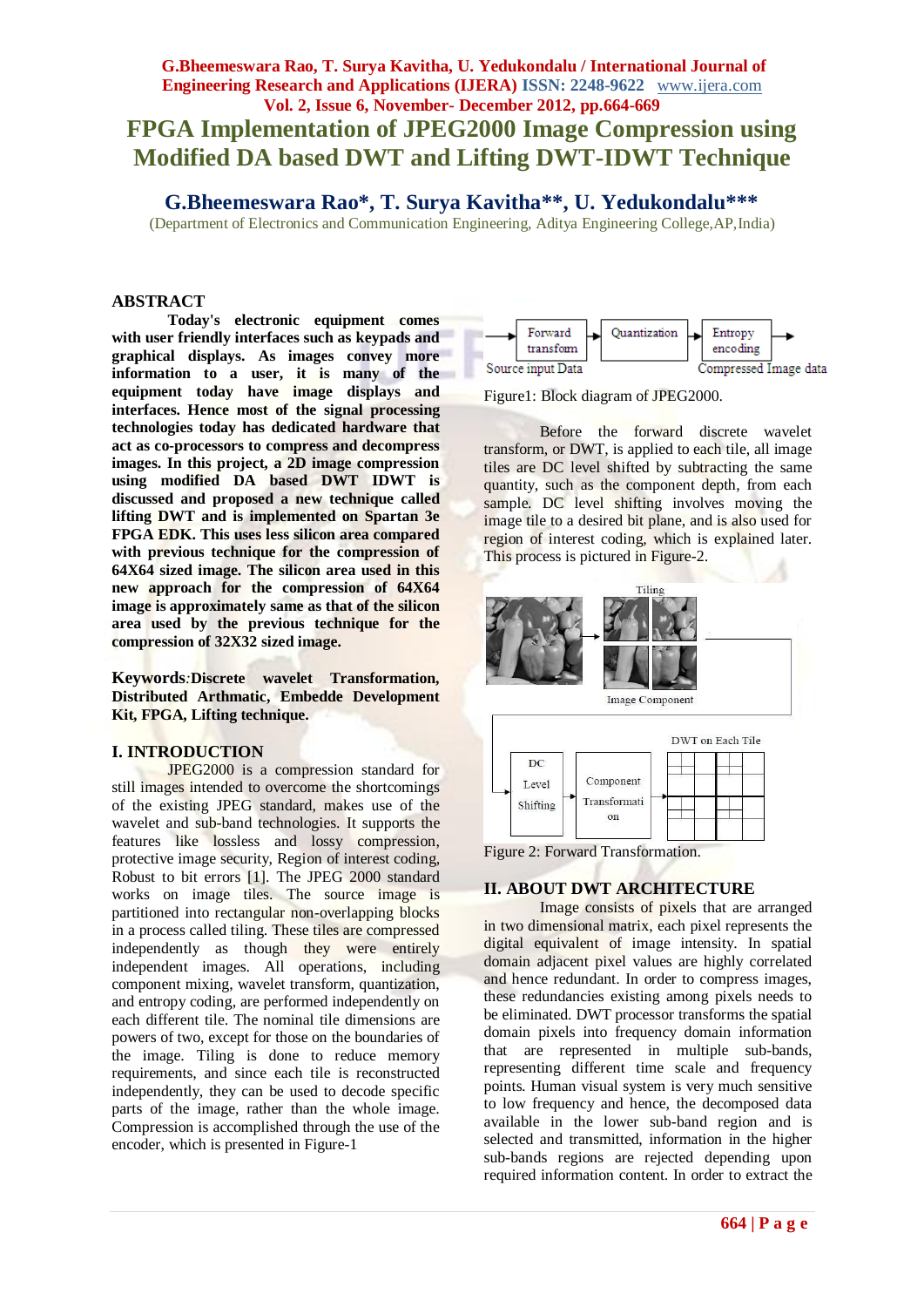low frequency and high frequency sub -bands DWT architecture shown in figure below is used. As shown in the figure, input image consisting rows and columns are transformed using high pass and low pass filters. The filter coefficients are predefined and depend upon the wavelets selected. First stage computes the DWT output along the rows, the second stage computes the DWT along the column achieving first level decomposition. Low frequency sub-bands from the first level decomposition is passed through the second level and third level of filters to obtain multiple level decomposition as shown in Figure 3 below.



The decomposition of the image using 2-level DWT is shown in figure-4 [8].



Figure 4: Second level decomposition of an Image.

#### **III. DISTRIBUTIVE ARITHMETIC BASED 2D DWT/IDWT ARCHITECTURE** The computational modules of DWT

consist of

filters,  $H(t)$  and  $G(t)$  can be defined with the transfer function of these filters as,

$$
G(z) = g_0 + g_1 z^{-1} + \dots + g_{(l-1)} z^{-(l-1)}
$$
  

$$
H(z) = h_0 + h_1 z^{-1} + \dots + h_{(l-1)} z^{-(l-1)}
$$

In this section, we first outline how to perform multiplication by using memory based architecture. Following this, we briefly explain architecture for DWT filter bank. Using this we show complete design for block based DWT. In computing DWT, multipliers are the fundamental computing elements. Since these multipliers consume significant area, the number of multipliers and adders that can be employed on a chip is limited. The memory based approach provides an efficient way to replace multipliers by small ROM tables such that the DWT filter can attain high computing speeds with a small silicon area. Traditionally, multiplication is performed using logic elements such as adders, registers etc. However, multiplication of two n-bit input variables can be performed by a ROM table of size of 2^2n entries. Each entry stores the pre-computed result of a multiplication. The speed of the ROM table lookup is faster than that of hardware multiplication if the look-up table is stored in the on chip memory. In general  $2^2$ n-word ROM table is too large to be practical. In DWT, one of the input variables in the multiplier can be fixed. Therefore, a multiplier can be realized by 2<sup>^</sup>n entries of ROM as shown in figure 5.



To access the look-up table, we have the same number of registers as filter coefficients. The input x[n] will enter into the serial shift register which has to access the look-up table. When the next input comes into first register, the old value will be pushed into the next register. In the same way, when next values come into registers, the old values will go off from the registers. Now, to get the address from the input values, we consider the bit positions and get the values of inputs by that bit position. For example, if we want to get the first address, we have to consider the LSBs of all serial registers. By this address we will get the first position value. In the same manner, we have to get all bit position addresses and get the corresponding values from the look-up table. While adding, we have to shift the values by the bit position value and give them to adder. Finally, we have the result, which is the convolution of the filter coefficients and the inputs. The accessing of look-up table is as shown in the figure 6. The same architecture will be used for the both high-pass and low-pass filters. If the input is 8-bit length, then we require 8 clock cycles to get the convolved value. The same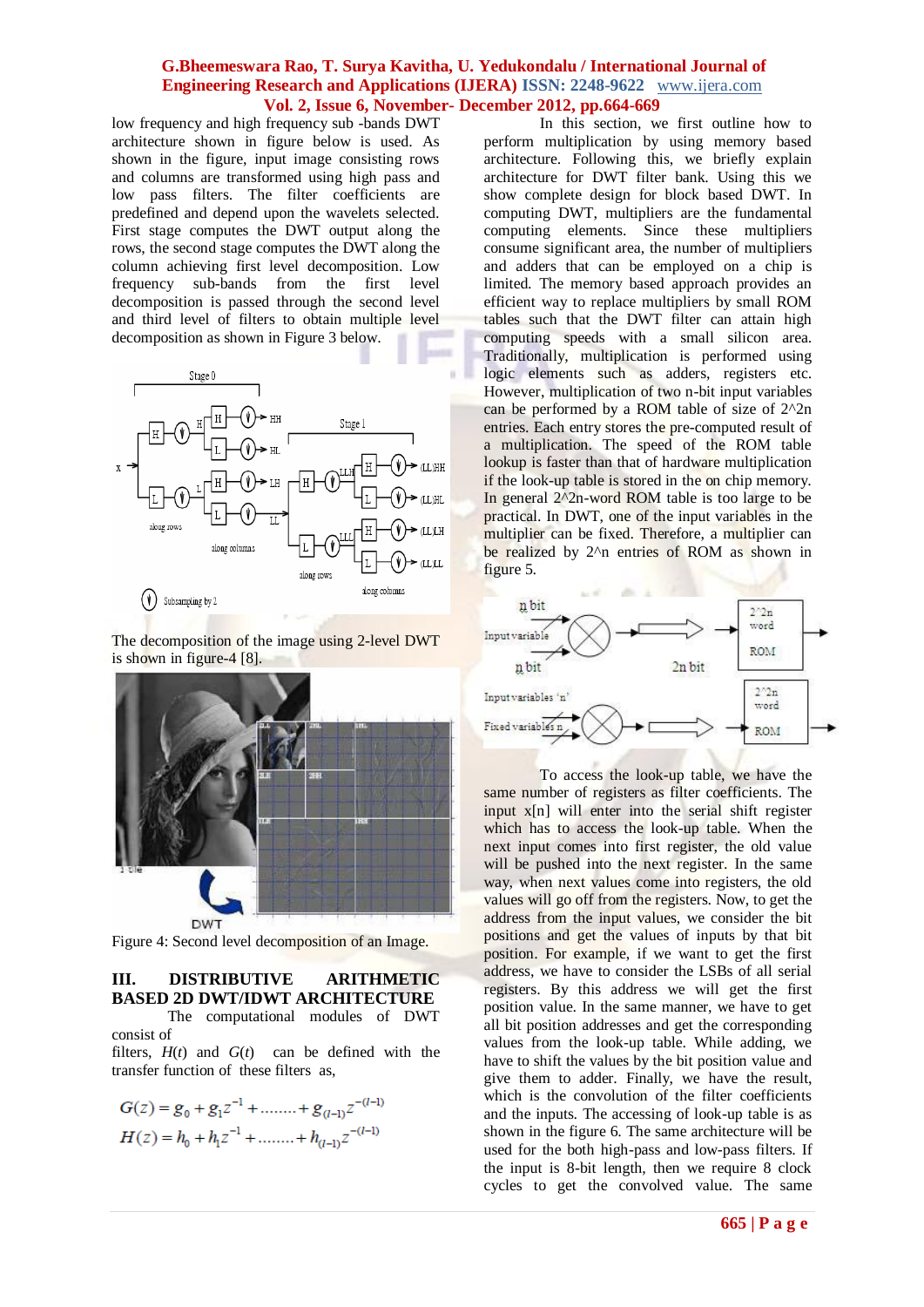# **G.Bheemeswara Rao, T. Surya Kavitha, U. Yedukondalu / International Journal of Engineering Research and Applications (IJERA) ISSN: 2248-9622** www.ijera.com

**Vol. 2, Issue 6, November- December 2012, pp.664-669**

implementation of LUTs based Distributed Arithmetic is shown in figure 7.



Figure 6: Accessing the ROM Tables.



Figure 7: Distributive Arithmetic.

### **IV. MODIFIED DA BASED DWT ARCHITECTURE**

To speed up the process we can go for the parallel implementation of the Distributive Arithmetic (DA). The structure is as shown in the Figure.8.

In parallel implementation, we divide the input data into even samples and the odd samples based on their position. Even we can split the filter coefficients into even and odd samples. So, the even samples convolve with the even and odd filter coefficients and at the same time the odd samples also convolve with the same coefficients.

So, by the same time we are getting the result for both even and odd samples of input. In order to further increase the speed and reduce the area, the LUT can be further split into four stages, and can be accessed by the input values for data read.



Figure 8: Parallel implementation of DA based DWT.

#### **V. PROPOSED LIFTING TECHNIQUE FOR DWT**

The lifting scheme has been developed as a flexible tool suitable for constructing the second generation wavelet [6]. It is composed of three basic operation stages: splitting, predicting, and updating. Fig.9, 10 shows the lifting scheme of the wavelet filter computing one dimension signal:

- Split step: where the signal  $x(n)$  is split into even  $x(2n)$  and odd  $x(2n+1)$  points, because the maximum correlation between adjacent pixels can be utilized for the next predict step.
- Predict step: The even samples are multiplied by the predict factor and then the results are added to the odd samples to generate the detailed coefficients(dj) ie., high pass coefficients:

HP(2n-1)=  $x(2n-1)-(x(2n)-x(2n+1))/2$ 

• Update step: the detailed coefficients computed by the predict step are multiplied by the update factors and then the results are added to the even samples to get the coarse coefficients(sj) ie., low pass coefficients:

 $LP = x(2n) + (HP(2n-1) + HP(2n+1)+2)/4$ 

**EVEN VALUES LOW PASS<br>COEFFICIENTS, Sj**  $\overline{+}$ **SPLIT PREDICT UPDATE INPUT IMAGE**<br>COEFFICIENTS **HIGH PASS<br>COEFFICIENTS,dj ODD VALUES** 

 Fig 9: Block diagram of forward lifting scheme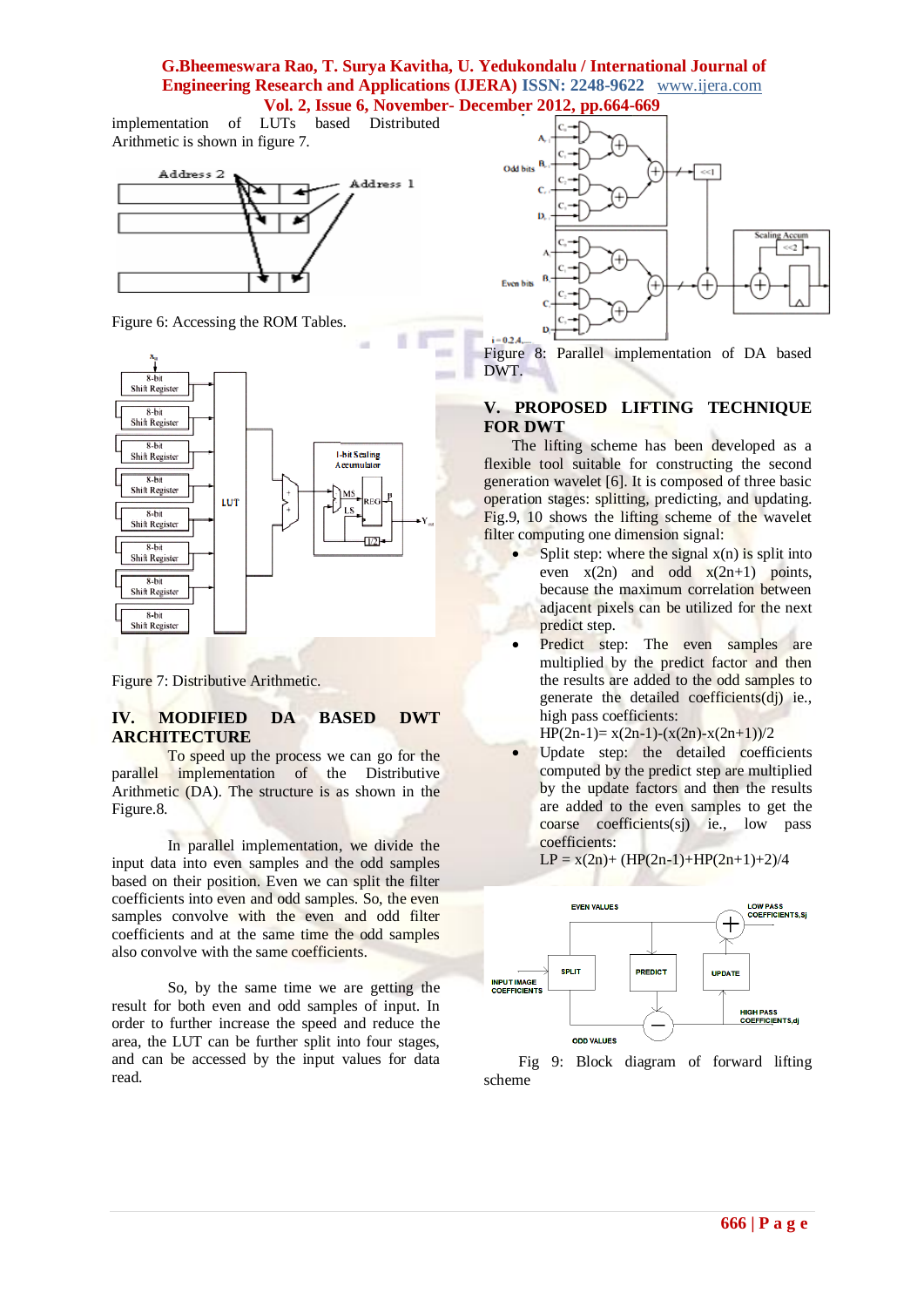

Fig 10: Block diagram of inverse lifting scheme

The proposed VLSI architecture shown in Fig.11 performs 2-D DWT with line-based method  $[2][6]$ , which consists of five key modules: data choose module, the row DWT module, the column DWT module, DWT control unit and external RAM. An *N*2 / 4 external RAM is used to store the LL band output coefficients to carry out the multi-level decomposition, where N represents the width and the height of the input image. The DWT control unit controls the time sequence of the whole system.







### **VI. THE HARD WARE AND SOFTWARE IMPLEMENTATION**

The entire design process is performed using Xilinx platform studio8.1, as our design was implemented using EDK (Embedded Development Kit) that helped the hardware designer to easily build, connect and configure embedded processorbased system. It includes Software Development Kit (SDK) for MicroBlaze and PowerPC – Including GNU C/C++ compiler and debugger; Xilinx Microprocessor Debug (XMD) target server; Data2MEM utility for bitstream loading and updating.The hard ware specification of our design was specified in the Microprocessor Hardware Specifation file(MHS) using high level system C language. And the design was compiled using the compiled software routines that are available as an Executable and Linkable Format (ELF) file. The ELF file is the binary ones and zeros that are run on the processor hardware. These ones and zeros are transferred to and from the kit using RS 232 and JTAG cables. The image which is to be compressed is converted in to text file using MAT lab and the compressed and reconstructed images were displayed using Visual Basic Comport visual interface for 64X64 predesigned display on PC.

#### **a. SIMULATION RESULTS**

The Original, Transformed and Inverted images are displayed in the consecutive fig 13, 14,15 respectively.

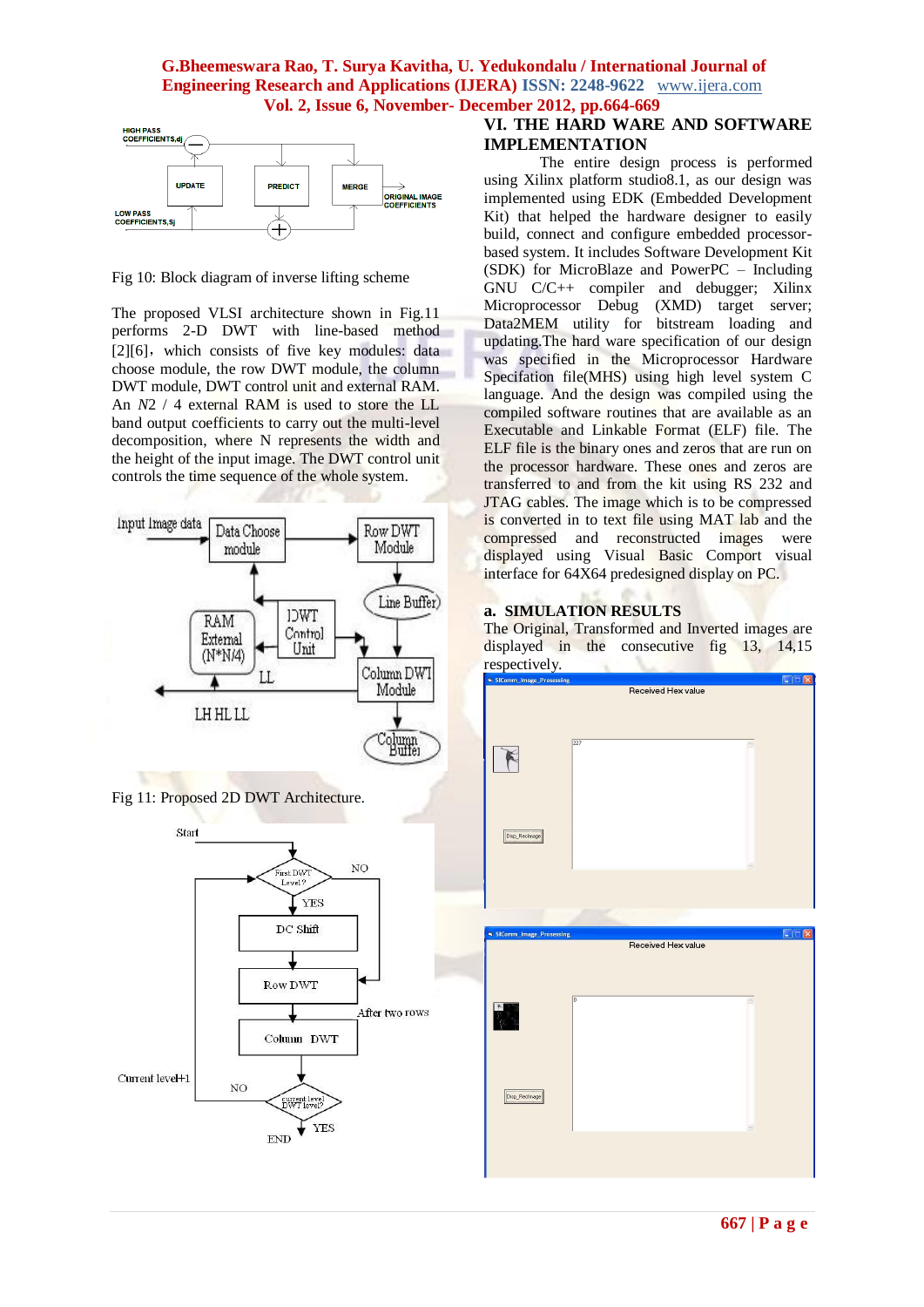

Fig 11, 12, 13: 2 level transformed and inverted images.

#### **b.SYNTHESIS RESULTS**

The synthesis results are given below in fig 14 and the results are very satisfactory which reduces the silicon area used compared to the previous technique[9] used and those comparisons are gives in the table 1.



Fig 14: Synthesis result.

| Parameters                     | Existing       | Proposed     |
|--------------------------------|----------------|--------------|
| Device used                    | Xc2vp30ff896-7 | 3s200tq144-4 |
| Image size                     | 32x32          | 64x64        |
| No.of slices<br>Used           | 832            | 987          |
| No.of slice<br>flipflops       | 634            | 770          |
| No.of<br>4<br>input LUTs       | 1186           | 1528         |
| No.of<br><b>MULT</b><br>18X18s | 2              | 3            |

Table 1: Comparison of device utilization.

From the above comparison we can say that even we were used lower end FPGA for the design implementation it uses less silicon area i.e., approximately same silicon area for the compression of image size double the size of the image compressed using DA based Technique.

## **VII. CONCLUSION**

In this paper we proposed a technique for software-implementation of a lifting with the goal of getting a customizable lifting DWT-core which can be used as a module in implementing a bigger system irrespective of one's choice of implementation platform. Here we have written the

core processor Microblaze is designed and implemented using XILINX ISE 8.1 Design suite and Xilinx Platform Studio (XPS), the algorithm is written in system C Language and tested in Embedded Development Kit (EDK) by interfacing a test circuit with the PC using the RS232 cable. The test results are seen to be satisfactory. The area taken and the speed of the algorithm are also evaluated.

#### **ACKNOWLEDGEMENT**

We wish to acknowledge Aditya Engineering College for providing resources to carry out this work successfully.

#### **REFERENCES**

- [1] David S. Taubman, Michael W. Marcellin JPEG 2000 – Image compression, fundamentals, standards and practice", Kluwer academicpublishers, Second printing - 2002.
- [2] G. Knowles, "VLSI Architecture for the Discrete Wavelet Transform," Electronics Letters, vo1.26, pp. 1184-1185,1990.
- [3] M, Vishwanath, R. M. Owens, and M. 1. Irwin, "VLSI Architectures for the Discrete Wavelet Transform," IEEE Trans. Circuits And Systems II, vol. 42, no. 5, pp. 305- 316, May. 1995.
- [4] AS. Lewis and G. Knowles, "VLSI Architectures for 2-D Daubechies Wavelet Transform without MUltipliers". Electron Letter, vo1.27, pp. 171-173, Jan 1991.
- [5] K.K. Parhi and T. Nishitani "VLSI Architecture for Discrete Wavelet Transform", IEEE Trans. VLSI Systems, vol. 1, pp. 191-202, June 1993.
- [6] P.Y Chen, "VLSI implementation for onedimensional multilevel liftingbased wavelet transform ," IEEE Trans. on Computers, vol. 53, pp.386-398, 2004.
- [7] C. Chakrabarti and M. Vishwanath, "Architectures for Wavelet Transforms: A Syrvey", Journal of VLSI Signal Processing, Kulwer, vol.lO, pp. 225- 236,1995.
- [8] David S. Tabman and Michael W. Marcelliun, "JPEG 2000 – Image Compression, Fundamentals, Standards an
- [9] FPGA implementation of modified DA based DWT by Cyril nagaraj, Naga Bhushanam.